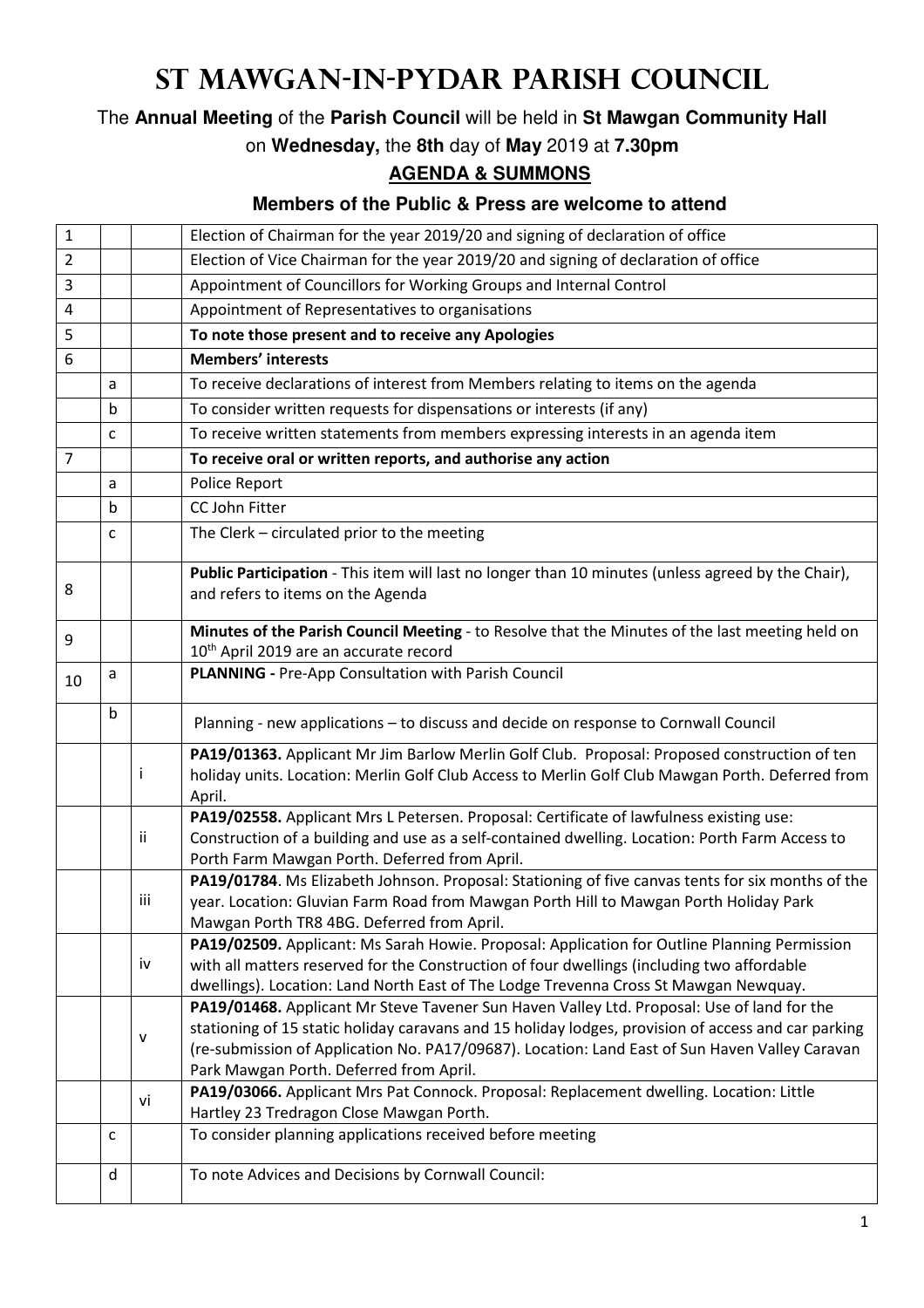|    |   |     | PA18/11275. Applicant: Mr Chris Williams. Proposal: Application for a lawful development                                                                                                 |
|----|---|-----|------------------------------------------------------------------------------------------------------------------------------------------------------------------------------------------|
|    |   | i.  | certificate for existing use of land as 15no camping pitches Location: The Granary Retorrick Mill                                                                                        |
|    |   |     | Newquay.                                                                                                                                                                                 |
|    |   | ii. | PA18/11751 WITHDRAWN. Applicant: Mr Nick Robertson. Proposal: Change of land use from<br>unused field to domestic curtilage. Construction of garage/store and tennis court. All to serve |
|    |   |     | Polgreen Manor. Location: Polgreen Manor Polgreen St Mawgan TR8 4AG.                                                                                                                     |
|    |   |     | PA19/00947 APPROVED Applicant: Mr & Mrs Ian and Sarah McKelvey. Proposal: Deadwood 2                                                                                                     |
|    |   | iii | Macrocarpi and raise the canopy of group of macrocarpi and pina radiate from 2-3 m to 6 m.                                                                                               |
|    |   |     | Location: St Anthonys St Mawgan TR8 4EU.                                                                                                                                                 |
|    | e |     | <b>5 day-Protocol for Local Councils</b>                                                                                                                                                 |
|    |   | Ť   | PA18/09327. Applicant: Mr A Williams. Proposal: Outline planning permission with some matters                                                                                            |
|    |   |     | reserved for residential development up to 3 houses Outline planning permission with some                                                                                                |
|    |   |     | matters reserved for residential development up to 3 houses (inc Affordable Housing).                                                                                                    |
|    | f |     | To discuss planning enforcement issues - to refer any new issues and updates - if any                                                                                                    |
| 11 |   |     | WORKING GROUPS - to receive reports (if any), and agree any necessary action and expenditure:                                                                                            |
|    | a |     | Amenities                                                                                                                                                                                |
|    |   |     | Playground                                                                                                                                                                               |
|    |   | i.  |                                                                                                                                                                                          |
|    |   |     | Burial Ground - to approve memorial permissions: Atkinson and Ward (details previously                                                                                                   |
|    |   | ii. | circulated)                                                                                                                                                                              |
|    |   |     |                                                                                                                                                                                          |
|    |   | iii | St Mawgan Toilets                                                                                                                                                                        |
|    |   |     | Transport and Rights of Way                                                                                                                                                              |
|    | b |     |                                                                                                                                                                                          |
|    |   | i.  | Mawgan Porth/Trenance public footpath signage                                                                                                                                            |
|    | c |     | <b>Beach and Environment</b>                                                                                                                                                             |
|    |   |     |                                                                                                                                                                                          |
|    | d |     | Neighbourhood Plan                                                                                                                                                                       |
| 12 |   |     | <b>REPORTS FROM MEETINGS:</b>                                                                                                                                                            |
|    |   |     | To note and discuss (if appropriate) the correspondence received since the last meeting                                                                                                  |
| 13 |   |     | (circulated) and any associated actions and expenditure:                                                                                                                                 |
|    |   |     |                                                                                                                                                                                          |
| 14 |   |     | <b>FINANCE and LEGISLATION:</b>                                                                                                                                                          |
|    | a |     | To note any income received - £19,000 Precept, £271.31 CTS Grant, Kernow Solar Park                                                                                                      |
|    | b |     | Internal Audit Report 2019-2020 (circulated prior to meeting) - Agree to authorise the Clerk to                                                                                          |
|    |   |     | complete the Internal Audit Report Response Record in accordance with Clerk's response - as                                                                                              |
|    |   |     | circulated.                                                                                                                                                                              |
|    | C |     | Smaller Authority approval of the accounting statements - Annual Accounts year end 2018-2019                                                                                             |
|    |   |     | - to approve accounts as circulated and signed by the Chair.                                                                                                                             |
|    | d |     | Internal Control - To accept the Statement of Internal Control to accompany the accounts                                                                                                 |
|    | e |     | Annual Return for the year ending 31 <sup>st</sup> March 2019                                                                                                                            |
|    |   |     |                                                                                                                                                                                          |
|    |   | j.  | Annual Governance Statement 2018-19 - to approve section 1, as circulated prior to the meeting                                                                                           |
|    |   | Ĭİ. | Accounting Statement 2018-19 - to approve section 2, as circulated prior to the meeting                                                                                                  |